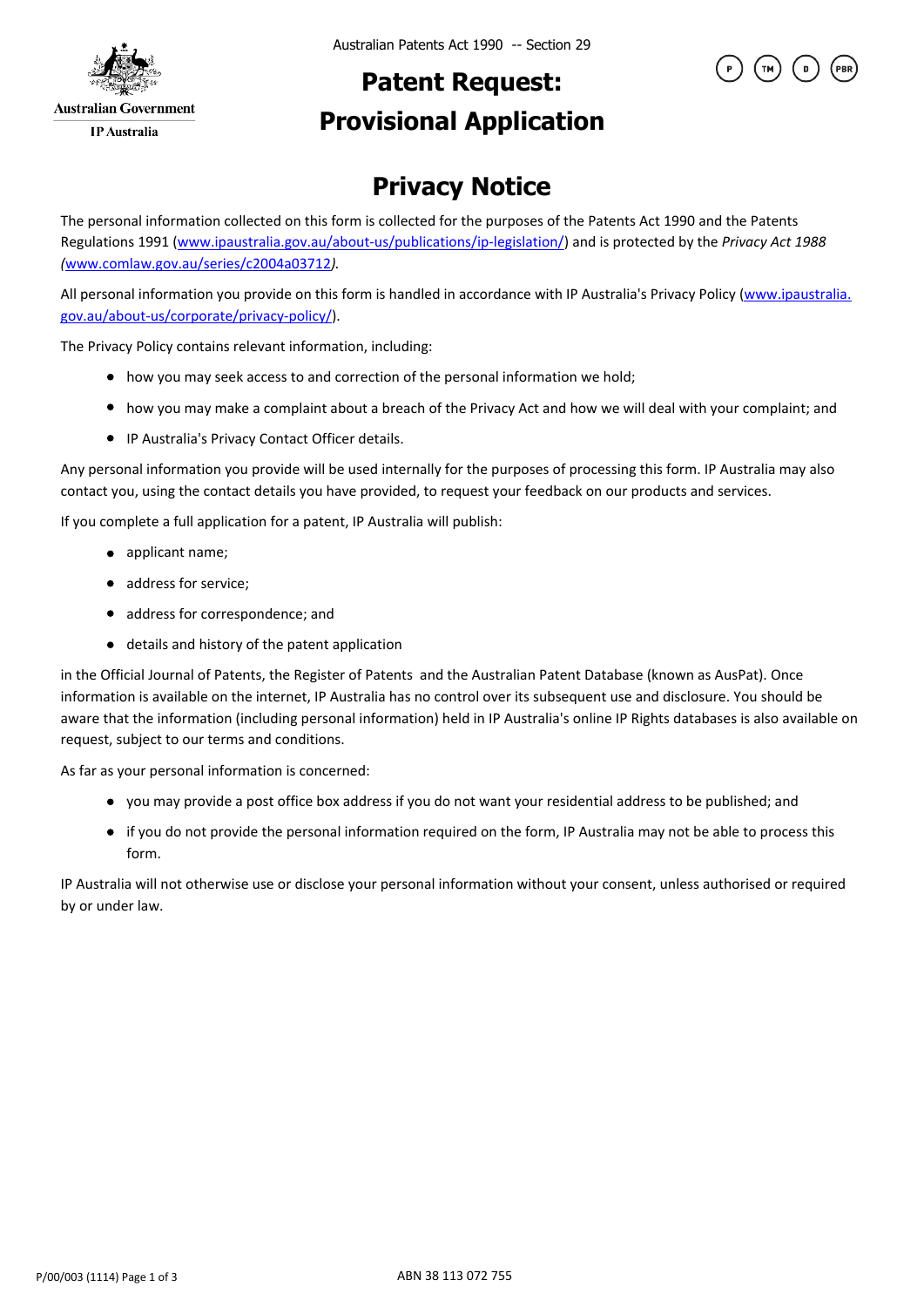

**Australian Government** 

**IP** Australia

# **Patent Request:**

PBR<sup>.</sup>

## **Provisional Application**

|                                | <b>Personal Details of Applicant(s)</b>                                                                 |     |  |  |  |       |                    |                  |          | (* denotes mandatory fields) |
|--------------------------------|---------------------------------------------------------------------------------------------------------|-----|--|--|--|-------|--------------------|------------------|----------|------------------------------|
| *Name                          | ACN/ARBN/ABN                                                                                            |     |  |  |  |       |                    |                  |          |                              |
| *Address<br>(can be a          |                                                                                                         |     |  |  |  |       |                    |                  |          |                              |
| PO Box)                        | Country (if not Australia)                                                                              |     |  |  |  | State |                    |                  | Postcode |                              |
| 2nd Applicant<br>(if required) | ACN/ARBN/ABN                                                                                            |     |  |  |  |       |                    |                  |          |                              |
| Address<br>(can be a           |                                                                                                         |     |  |  |  |       |                    |                  |          |                              |
| PO Box)                        | Country (if not Australia)                                                                              |     |  |  |  | State |                    |                  | Postcode |                              |
|                                | Address for Service of documents in Australia or New Zealand (can be a PO Box)                          |     |  |  |  |       |                    |                  |          |                              |
| Address                        |                                                                                                         |     |  |  |  |       |                    |                  |          |                              |
|                                | Country<br>Australia                                                                                    |     |  |  |  | State |                    |                  | Postcode |                              |
|                                | <b>Correspondence Address</b> (if different from the above)                                             |     |  |  |  |       |                    |                  |          |                              |
| Address                        |                                                                                                         |     |  |  |  |       |                    |                  |          |                              |
|                                | Country (if not Australia)                                                                              |     |  |  |  | State |                    |                  | Postcode |                              |
|                                | Agent Details (only complete if you are being represented by an Agent authorised to act on your behalf) |     |  |  |  |       |                    |                  |          |                              |
| Name                           |                                                                                                         |     |  |  |  |       |                    |                  |          |                              |
| Address                        |                                                                                                         |     |  |  |  |       |                    |                  |          |                              |
|                                | Country (if not Australia)                                                                              |     |  |  |  | State |                    |                  | Postcode |                              |
|                                | Additional Contact Details (your details or the details of your Agent)                                  |     |  |  |  |       |                    |                  |          |                              |
| Telephone                      |                                                                                                         | Fax |  |  |  |       |                    | Mobile<br>Number |          |                              |
| Email<br>Address               |                                                                                                         |     |  |  |  |       | Customer<br>Number |                  |          |                              |

**By completing this form you consent to your personal information being handled in accordance with the Privacy Notice on page 1 of this form and the IP Australia Privacy Policy.** 

**IP Australia publishes address details in our online databases and bulk data products. Please provide a post office box if you do not want your residential address to be published.**